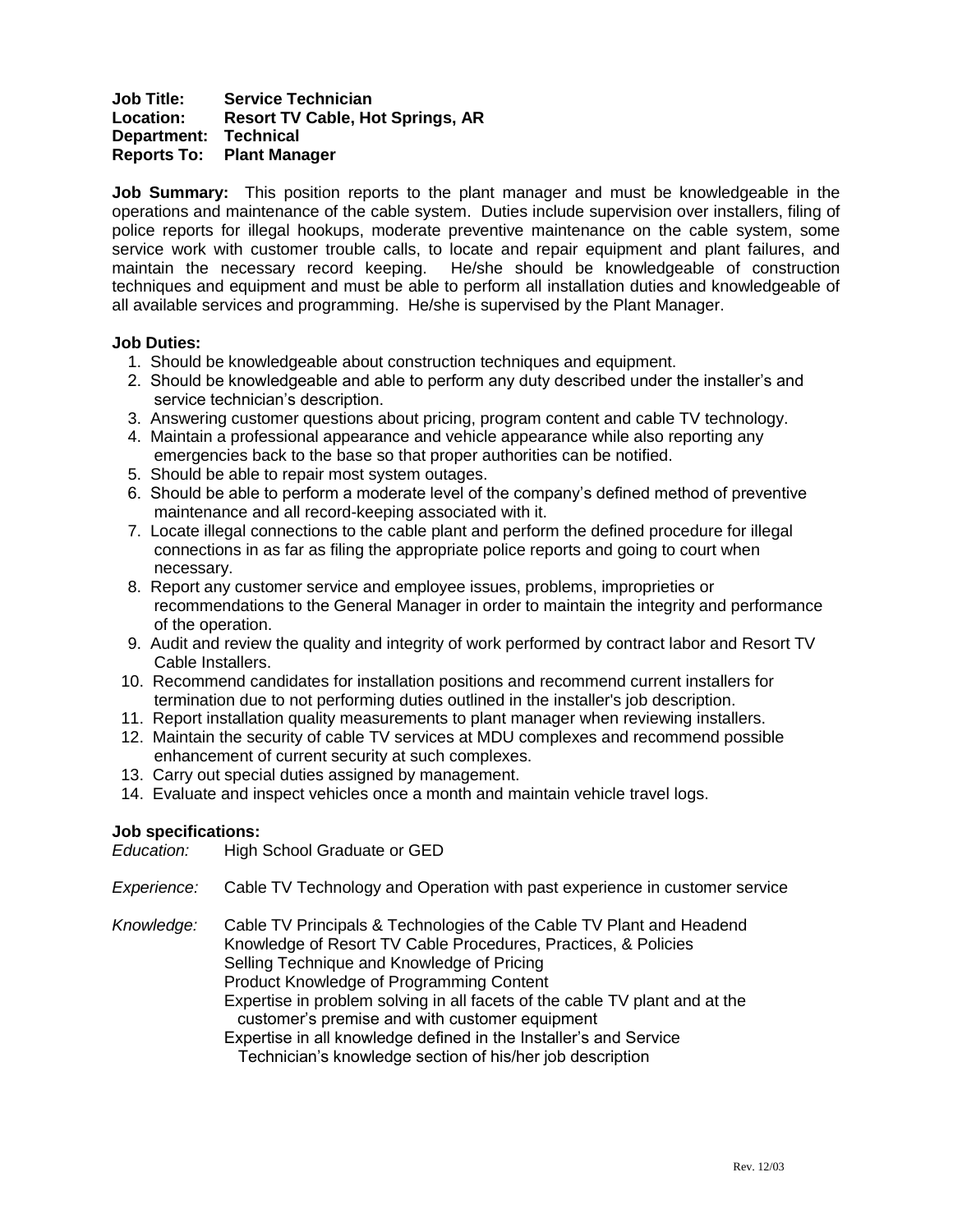## **Language Skills:**

Ability to read and comprehend simple instructions, short correspondence, and memos. Ability to write simple correspondence. Ability to effectively present information in one-on-one and small group situations to customers, and other employees of the organization.

## **Mathematical Skills:**

Ability to add, subtract, multiply, and divide in all units of measure, using whole numbers, common fractions, and decimals. Also should have familiarity with the decibel concept and ability to work with logarithms.

#### **Reasoning Ability:**

Ability to apply common sense understanding to carry out instructions furnished in written, oral, or diagram form. Ability to deal with problems involving several concrete variables in standardized situations.

#### **Physical Demands:**

The physical demands described here are representative of those that must be met by an employee to successfully perform the essential functions of this job. Reasonable accommodations may be made to enable individuals with disabilities to perform the essential functions.

While performing the duties of this job, the employee is regularly required to use hands to finger, handle, or feel; reach with hands and arms; and talk or hear. The employee frequently is required to stand; walk; sit; climb or balance; and stoop, kneel, crouch, or crawl. The employee must regularly lift and/or move up to 50 pounds, frequently lift and/or move up to 100 pounds, and occasionally lift and/or move more than 100 pounds. Specific vision abilities required by this job include close vision, distance vision, color vision, peripheral vision, depth perception, and ability to adjust focus.

#### **Work Environment:**

The work environment characteristics described here are representative of those an employee encounters while performing the essential functions of this job. Reasonable accommodations may be made to enable individuals with disabilities to perform the essential functions.

While performing the duties of this job, the employee is regularly exposed to high, precarious places and outside weather conditions. The duties require climbing towers in excess of 500 feet. The noise level in the work environment is usually moderate.

#### **Other**:

- Successful candidate must pass random drug screenings and have a good driving record throughout employment.
- The candidate must be willing to be contacted by pager and receive calls at home as necessary to conduct system related business.
- The candidate must be able to pass the exam for a DOT Medical Certificate and obtain that certificate upon request.

#### **PLEASE SEND RESUME TO:**

**RESORT TV CABLE ATTN: GENERAL MANAGER P. O. BOX 2770 HOT SPRINGS, AR 71914**

**OR FAX TO (501) 624-0502**